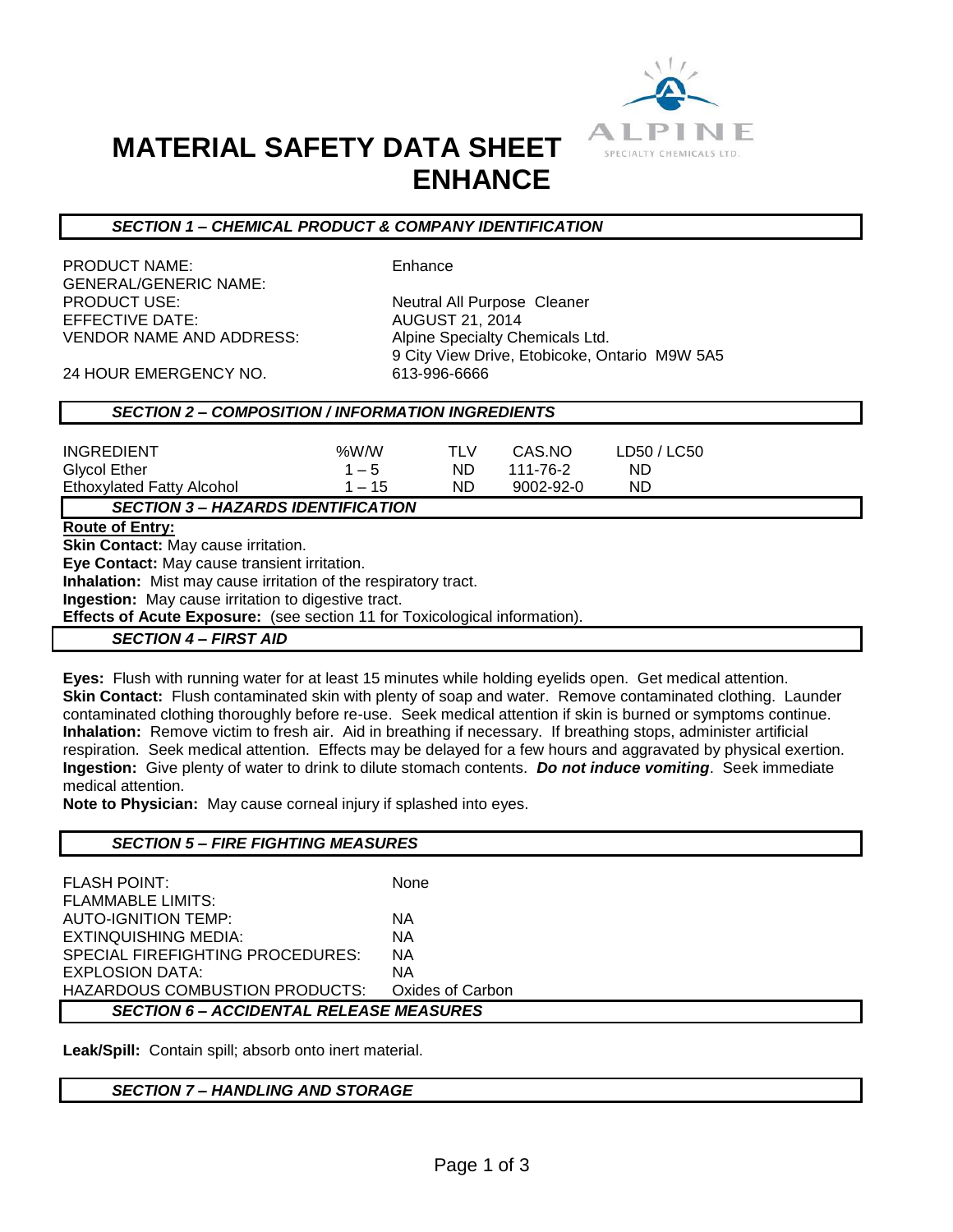## **MATERIAL SAFETY DATA SHEET ENHANCE**

**Handling Procedures**: Avoid all skin contact. Ventilate adequately. Avoid contact with eyes, skin or clothing. Keep container closed when not in use.

**Storage Procedures**: Keep from freezing. Keep containers closed when not in use.

### *SECTION 8 – EXPOSURE CONTROLS*

**Engineering Controls:** Emergency shower should be in close proximity. Eye wash facility should be close in proximity.

RESPIRATORY PROTECTION: VENTILATION: General ventilation adequate. PROTECTIVE GLOVES: Rubber EYE PROTECTION: Safety glasses OTHER PROTECTIVE MEASURES: ND

## *SECTION 9 – PHYSICAL PROPERTIES*

| Liquid                            |
|-----------------------------------|
| Clear yellow liquid, fresh scent. |
| ND.                               |
| 1.0                               |
| ND.                               |
| ND.                               |
| $6 - 6.5$                         |
| ND.                               |
| 100°C approximately               |
| Complete                          |
| 0°C approximately                 |
|                                   |

## *SECTION 10 – STABILITY AND REACTIVITY*

| STABILITY:              | Product is stable              |  |  |  |
|-------------------------|--------------------------------|--|--|--|
| DECOMPOSITION PRODUCTS: | See fire degradation products. |  |  |  |
| REACTIVITY:             | Not likely to occur.           |  |  |  |
|                         |                                |  |  |  |

## *SECTION 11 – TOXICOLOGICAL INFORMATION*

TOXICITY FOR ANIMALS: Not Available ACUTE EFFECTS: May cause irritation. CARCINOGENIC EFFECTS: Not Available MUTAGENIC EFFECTS: Not Available TERATOGENIC EFECTS: Not Available DEVELOPMENTAL TOXICITY: Not Available

ROUTE OF ENTRY: Ingestion. Skin contact. Eye contact. Inhalation. CHRONIC EFFECTS: Prolonged exposure may cause skin and eye irritation.

## *SECTION 12 – ECOLOGICAL CONSIDERATION*

No permanent effects on ecosystems.

## *SECTION 13 – DISPOSAL CONSIDERATIONS*

**Waste Disposal:** In accordance with federal, provincial or local government requirements.

## *SECTION 14 – TRANSPORT INFORMATION*